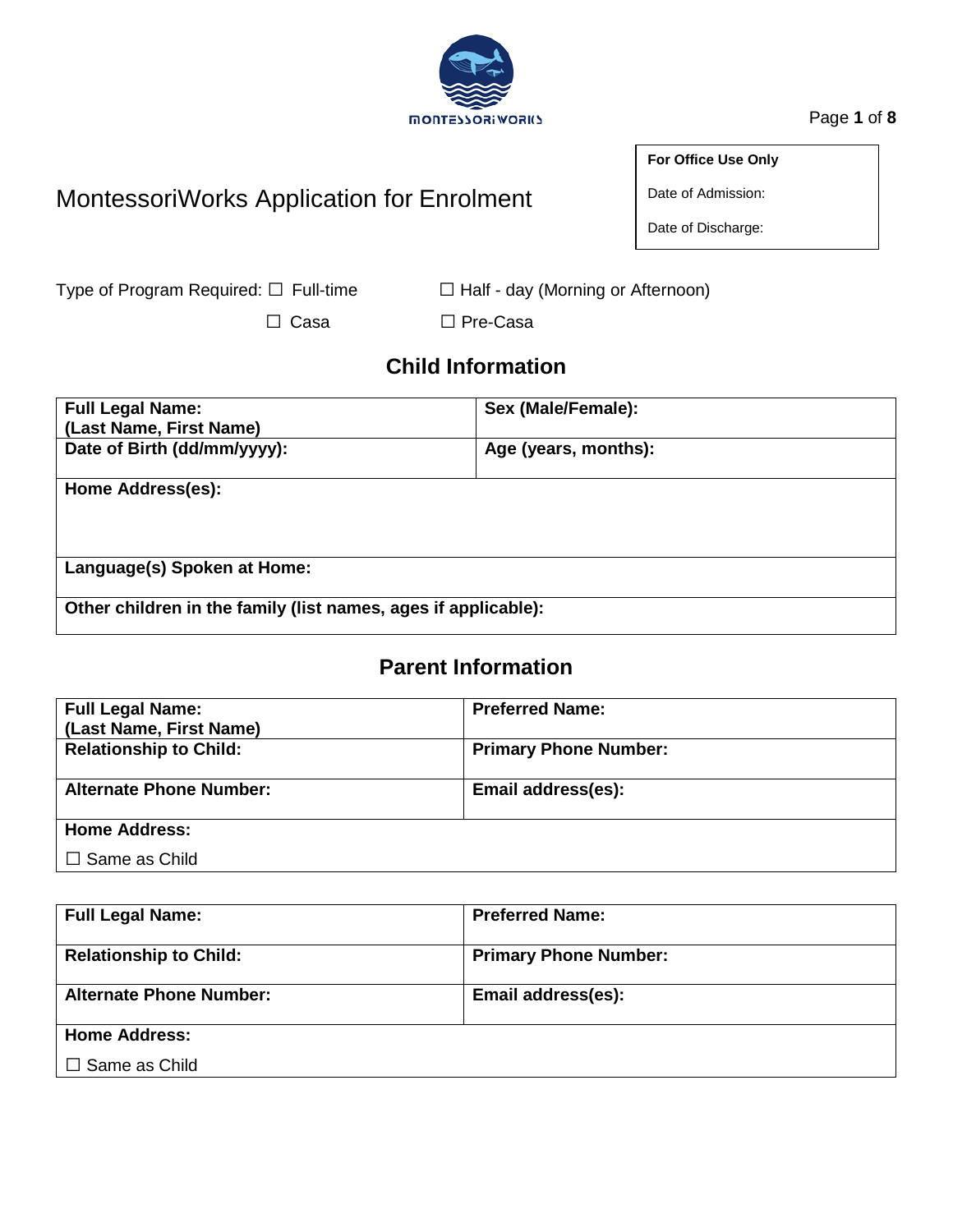

#### **Emergency Contacts**

In the event of an emergency, if a parent cannot be reached, the following individual(s) may be contacted. Please list in order of preference.

| <b>Emergency Contact #1</b> | <b>Emergency Contact #2</b>        | <b>Emergency Contact #3</b>        |
|-----------------------------|------------------------------------|------------------------------------|
| Full Legal Name:            | Full Legal Name:                   | Full Legal Name:                   |
| <b>Preferred Name:</b>      | <b>Preferred Name:</b>             | Preferred Name:                    |
| Relationship to Child:      | Relationship to Child:             | Relationship to Child:             |
| Primary Phone Number:       | Primary Phone Number:              | Primary Phone Number:              |
| Alternate Phone Number:     | Alternate Phone Number:            | Alternate Phone Number:            |
| Home Address:               | Home Address:                      | Home Address:                      |
| Authorized to pick-up child | $\Box$ Authorized to pick-up child | $\Box$ Authorized to pick-up child |

#### **Pick-Up Authorization**

The following additional individuals are authorized to pick up my child (Photo ID will be required to confirm identify before the child will be released):

| <b>Full Legal Name</b> | <b>Relationship to Child</b> | <b>Primary Phone</b> |
|------------------------|------------------------------|----------------------|
|                        |                              |                      |
|                        |                              |                      |
|                        |                              |                      |
|                        |                              |                      |
|                        |                              |                      |
|                        |                              |                      |

#### **Additional Emergency Information**

Please provide any special medical or additional information about your child that could be helpful in an emergency (e.g., known medical conditions, skin conditions, vision/hearing difficulties):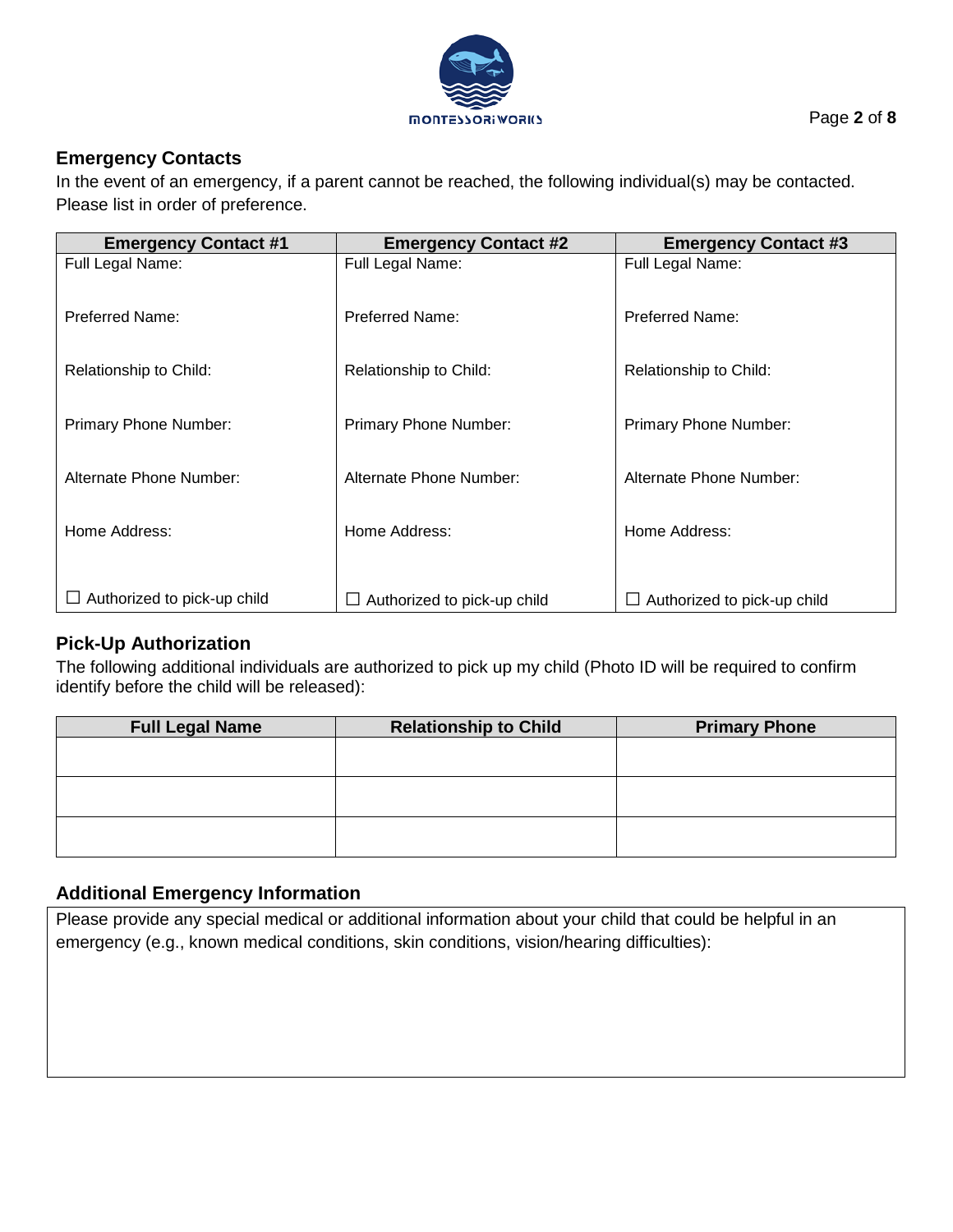

#### Page **3** of **8**

## **Health Information**

If your child has had any history of communicable diseases (e.g., chicken pox, measles), please list them below (see Appendix B for common communicable diseases from Health Canada):

Does your child have any medical need(s) that requires additional support (e.g., Diabetes)? YES NO

If yes, an individualized plan for children with medical needs must be developed between the parent and MontessoriWorks prior to the child's first day of care.

Any history of communicable diseases? \_\_\_\_\_\_\_\_\_\_\_\_\_\_ \_\_\_\_\_

Are there any behavior issues that we should know about example and the state of  $\sim$  . The state of  $\sim$  2

## **Immunization Records**

Please provide a copy of your child's immunization record (e.g., yellow card) to the MontessoriWorks prior to your child's first day of care. If you do not have an immunization record, please complete the chart below.

If you have chosen not to immunize your child, a **Statement of Medical Exemption** form or a **Statement of** [Conscious or Religious Belief](http://www.forms.ssb.gov.on.ca/mbs/ssb/forms/ssbforms.nsf/FormDetail?OpenForm&ACT=RDR&TAB=PROFILE&SRCH=1&ENV=WWE&TIT=religious+belief&NO=010-3042E) form must be completed and provided to the MontessoriWorks. These forms are available on the Ministry of Education's website.

| Vaccine (Age Usually Given) <sup>1</sup>          | Date(s) of Immunization |  |  |  |
|---------------------------------------------------|-------------------------|--|--|--|
| <b>DTaP-IPV-Hib</b> (2 mos, 4 mos, 6 mos, 18 mos) |                         |  |  |  |
| Diphtheria, Tetanus, Pertussis, Polio,            |                         |  |  |  |
| Haemophilus influenzae type b                     |                         |  |  |  |
| Pneu-C-13 (2 mos, 4 mos)                          |                         |  |  |  |
| Pneumococcal Conjugate 13                         |                         |  |  |  |
| <b>Rot-1</b> (2 mos, 4 mos)                       |                         |  |  |  |
| Rotavirus                                         |                         |  |  |  |
| <b>Men-C-C (12 mos)</b>                           |                         |  |  |  |
| <b>Meningococcal Conjugate C</b>                  |                         |  |  |  |
| <b>MMR</b> (12 mos)                               |                         |  |  |  |
| Measles, Mumps, Rubella                           |                         |  |  |  |
| Var (15 mos)                                      |                         |  |  |  |
| Varicella                                         |                         |  |  |  |
| MMRV (4-6 years)                                  |                         |  |  |  |
| Measles, Mumps, Rubella, Varicella                |                         |  |  |  |
| Tdap-IPV (4-6 years)                              |                         |  |  |  |
| Tetanus, diphtheria, pertussis, Polio             |                         |  |  |  |
| Inf (every year in the fall)                      |                         |  |  |  |
| Influenza                                         |                         |  |  |  |
| Other (please specify)                            |                         |  |  |  |
|                                                   |                         |  |  |  |

<span id="page-2-0"></span>l <sup>1</sup> Ontario's Publicly-Funded Immunization Schedule - <http://www.health.gov.on.ca/en/pro/programs/immunization/schedule.aspx>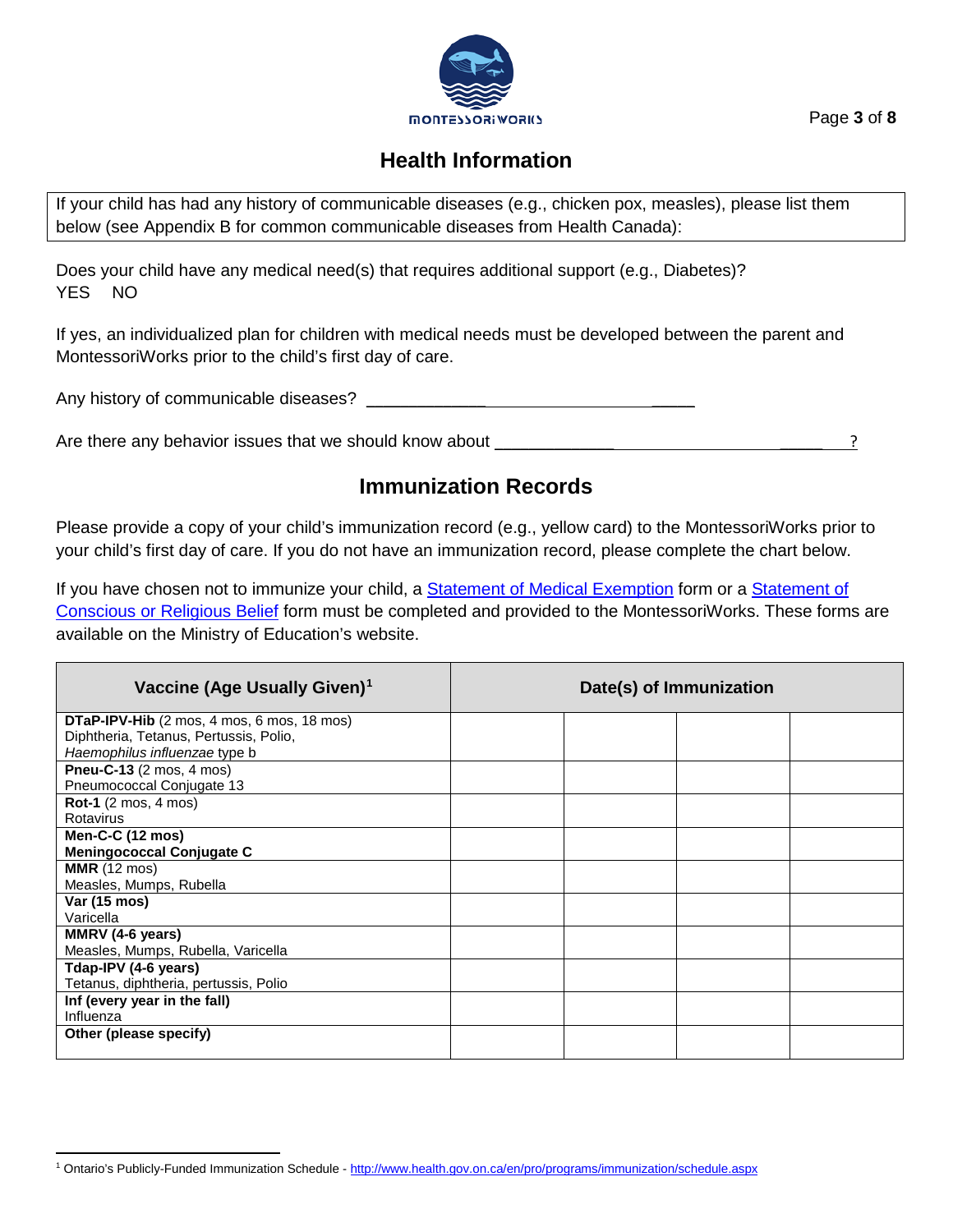

Page **4** of **8**

## **Allergy Information**

Does your child have a life-threatening allergy (e.g., anaphylactic to peanuts or bee stings)? YES NO

If yes, an individualized plan for an anaphylactic allergy that includes emergency procedures must be developed between the parent and MontessoriWorks prior to the child's start date.

Does your child have any allergies that are not life-threatening (food or other substance [e.g., latex])? YES NO

If yes, please provide relevant details, including what your child is allergic to, symptoms of a reaction and treatment required:

## **Dietary and Feeding Arrangements**

Does your child have any special feeding arrangements (e.g., no sippy cups, mashed/pureed food)? YES NO

If yes, please provide relevant details:

Does your child have any special dietary requirements or restrictions (e.g., vegetarian, kosher, halal)? YES NO

If yes, please provide relevant details:

## **Sleep Arrangements**

How many naps does your child typically have each day? \_\_\_\_\_\_\_\_\_\_\_\_\_\_\_\_\_\_\_\_\_\_\_\_\_\_ At what times does your child typically nap? \_\_\_\_\_\_\_\_\_\_\_\_\_\_\_\_\_\_\_\_\_\_\_\_\_\_\_\_\_\_\_\_\_\_\_ How long does your child usually nap? \_\_\_\_\_\_\_\_\_\_\_\_\_\_\_\_\_\_\_\_\_\_\_\_\_\_\_\_\_\_\_\_\_\_\_\_\_\_\_\_\_\_\_\_\_\_\_\_\_\_\_\_\_\_\_\_

Does your child have any special sleep requirements (e.g., specific comfort item, soother)? YES NO

If yes, please provide relevant details below: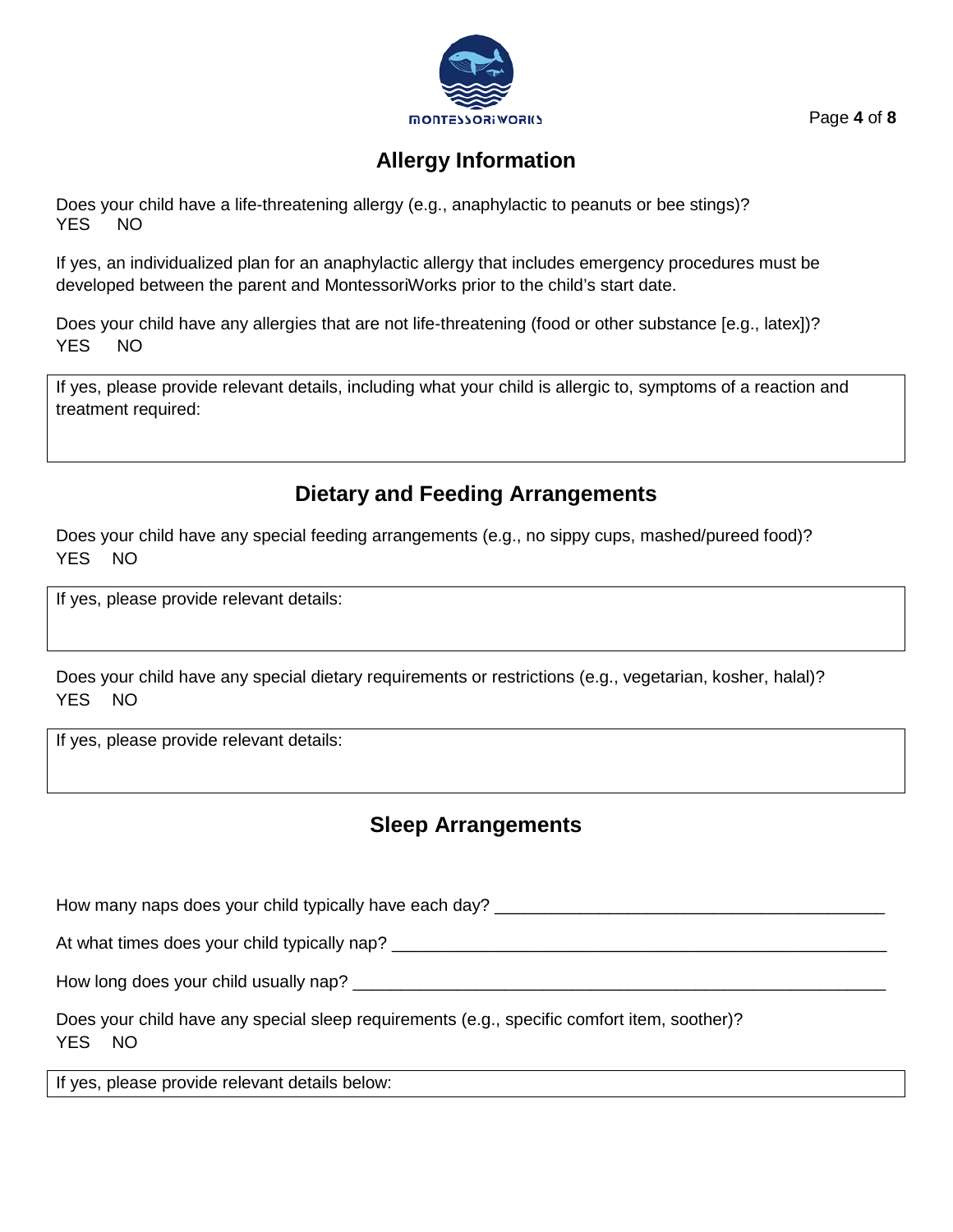

Page **5** of **8**

## **Physical Requirements**

Does your child use diapers/pull up? YES NO

If no, my child:

□ Uses the washroom independently □ Requires some assistance □ Requires full support

Please provide relevant details:

Does your child require any additional support or accommodation with respect to physical activity? YES NO

If yes, please provide relevant details: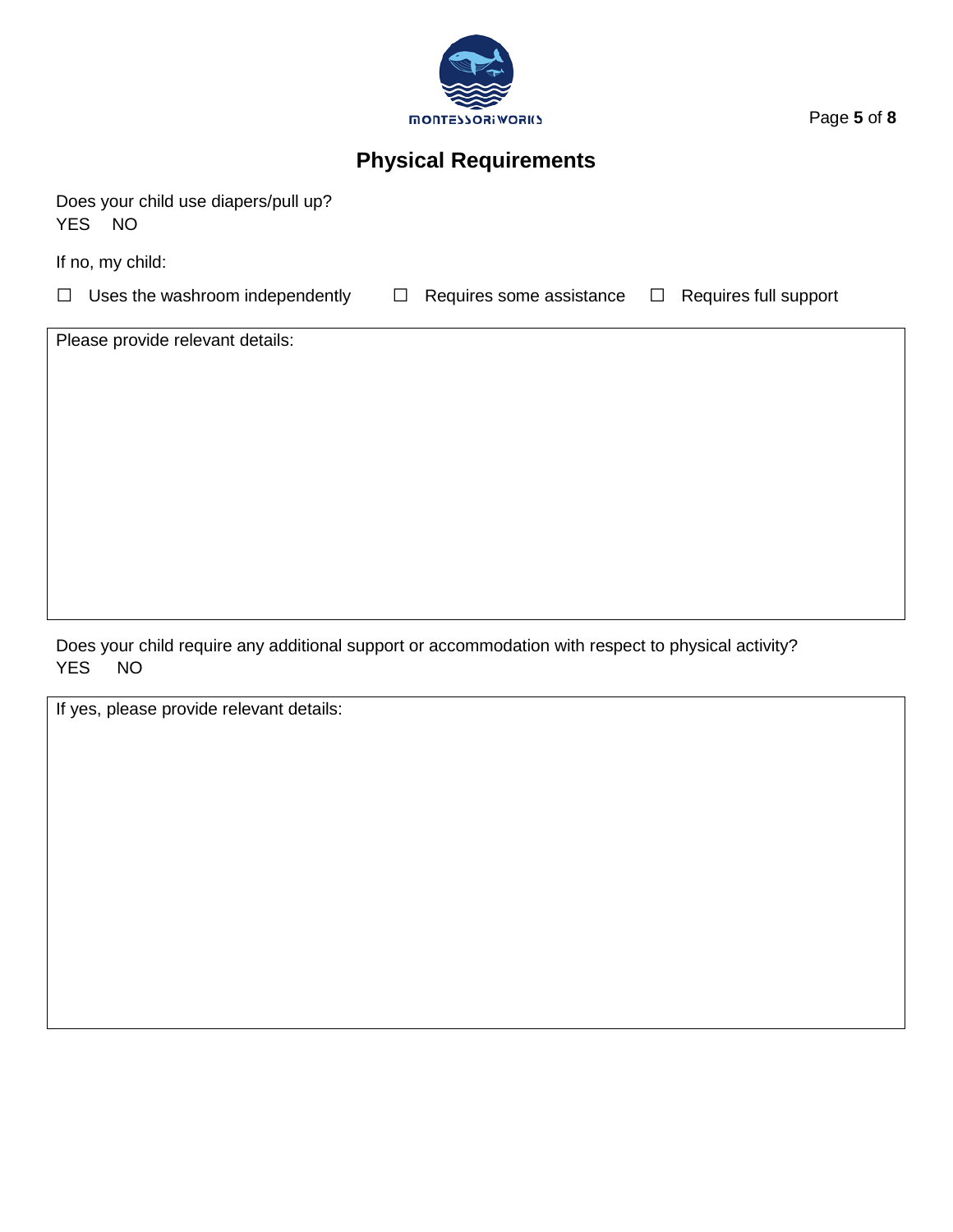

Page **6** of **8**

## **Photograph/Video Waiver**

From time to time, MontessoriWorks would like to include a picture for use in promotion and advertisements.

Please sign below if you do not have any objections having your child's picture or video taken of them. I hereby

consent to have my/our child, **\_\_\_\_\_\_\_\_\_\_\_\_\_\_\_\_**, to have the pictures/video used for advertisement or promotional materials (Website etc.)

☐ Please check box if you do not have objections having your child's picture or video taken of them for classroom sharing. (Group photo, school activity sharing)

## **Additional Information**

Please indicate any additional information that is relevant to the care of your child (e.g., prone to colds, frequent shoulder dislocation, etc.):

Parent Name Parent Signature Date (dd/mm/yyyy)

Staff Name Staff Signature Staff Signature Date (dd/mm/yyyy)

Note: 'Parent' is defined as a person having lawful custody of a child or person who has demonstrated a settled intention to treat a child as a child of his or her family, and includes legal guardians**.**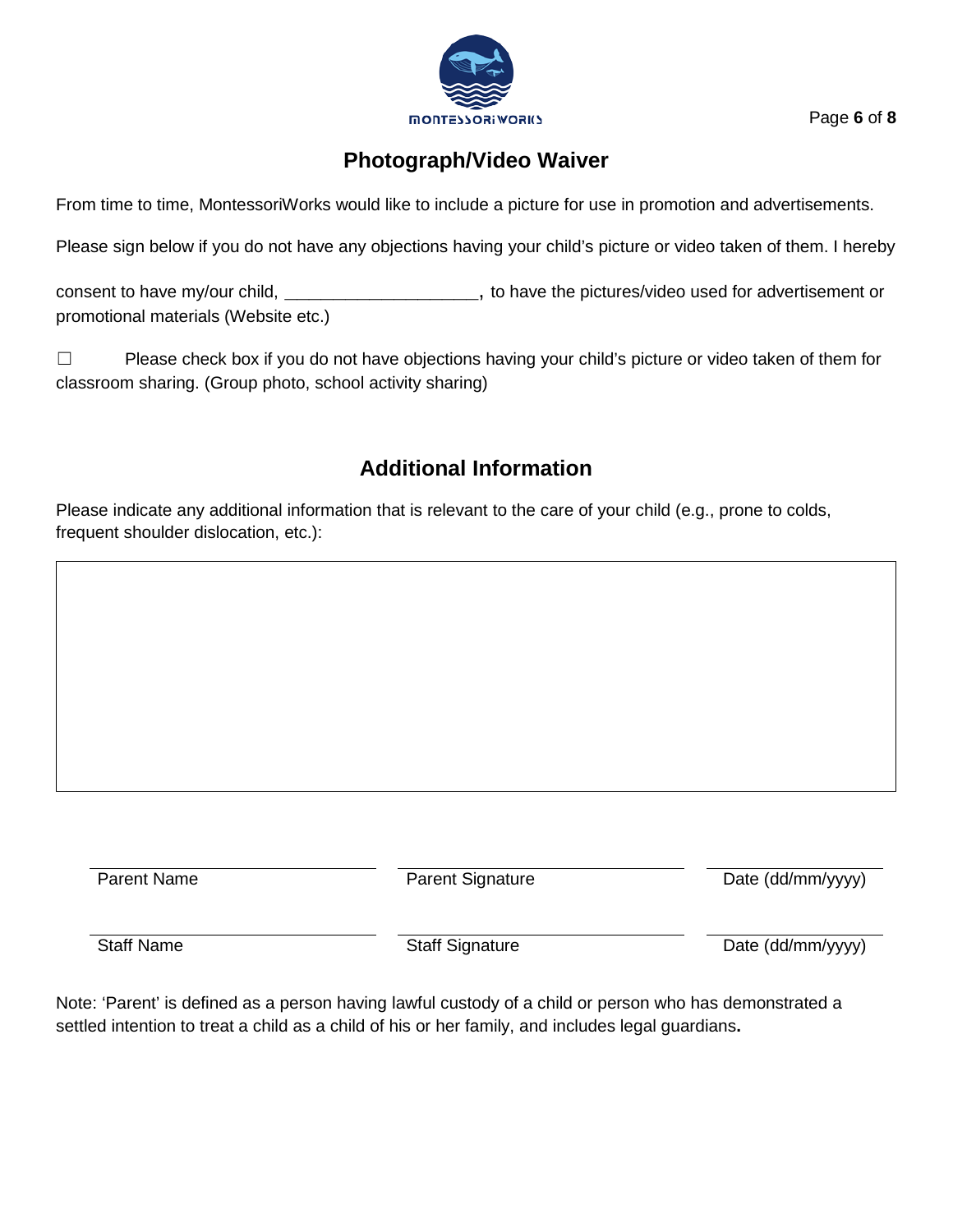

## **Appendix A: Authorization for Non-Prescription Skin Products**

Child's Full Legal Name:

Date of Birth (dd/mm/yyyy):

The following **non-prescription** items may be applied to my child in accordance with the manufacturer's instructions on the original container (please check off):

| $\Box$ Sunscreen | $\Box$ Diaper Creams/Ointment | $\Box$ Lip balm | $\Box$ Hand sanitizers |
|------------------|-------------------------------|-----------------|------------------------|
|                  |                               |                 |                        |

□ Insect repellent □ Lotions

| MontessoriWorks has agreed to provide: | Parent has agreed to provide: |
|----------------------------------------|-------------------------------|
| <b>Hand Sanitizers</b>                 |                               |
|                                        |                               |
|                                        |                               |
|                                        |                               |
|                                        |                               |

\_\_\_\_\_\_\_\_\_\_\_\_\_\_\_\_\_ \_\_\_\_\_\_\_\_\_\_\_\_\_\_\_\_\_

Note: Consider adding the brand name of the non-prescription items for transparency.

Date (dd/mm/yyyy) Signature of Parent